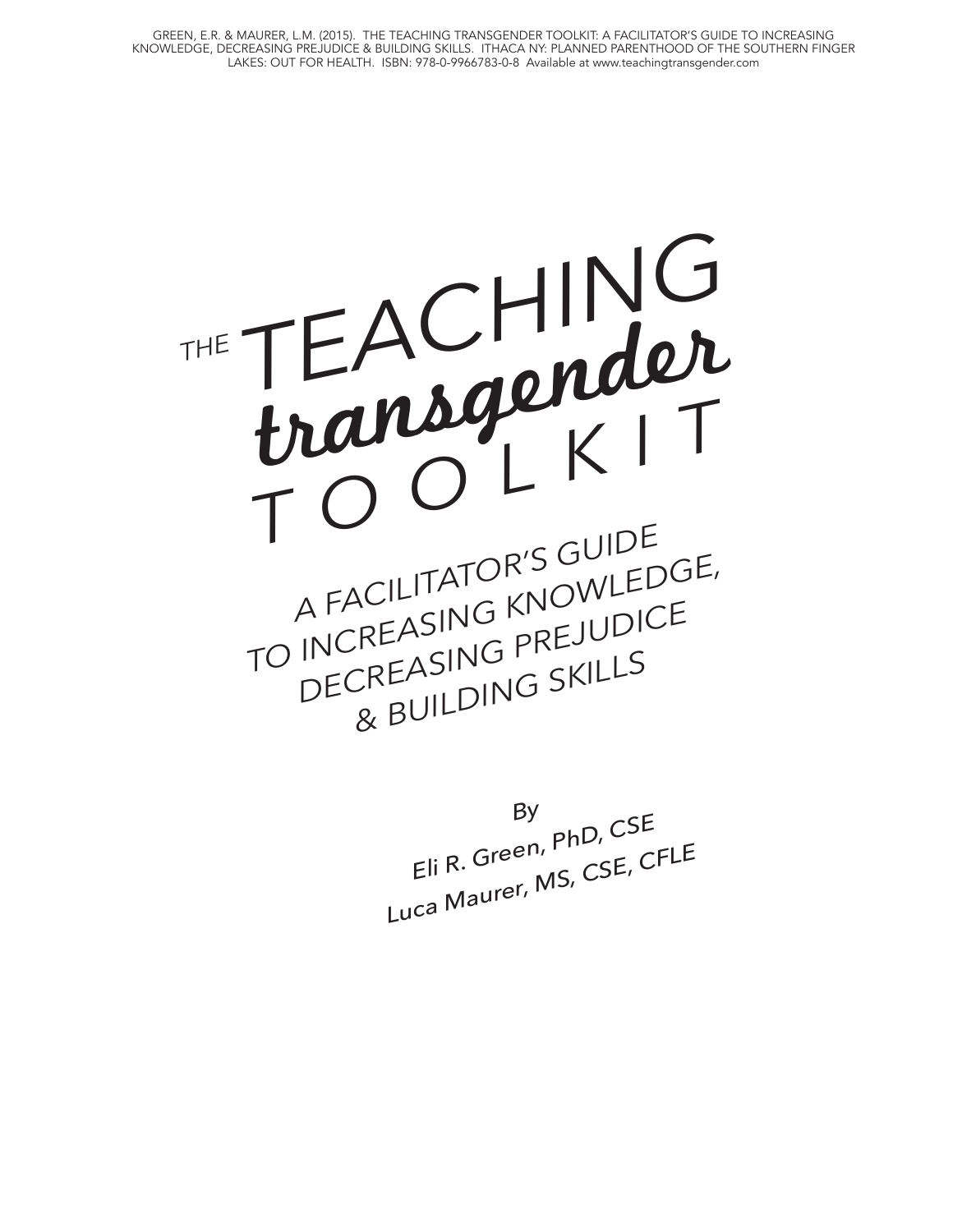GREEN, E.R. & MAURER, L.M. (2015). THE TEACHING TRANSGENDER TOOLKIT: A FACILITATOR'S GUIDE TO INCREASING KNOWLEDGE, DECREASING PREJUDICE & BUILDING SKILLS. ITHACA NY: PLANNED PARENTHOOD OF THE SOUTHERN FINGER LAKES: OUT FOR HEALTH. ISBN: 978-0-9966783-0-8 Available at www.teachingtransgender.com

### PARTICIPANT HANDOUT

# glossary of Transgender Terms

This is a glossary of some of the more common terms that are used when discussing transgender identities and experiences. Definitions and preferred terms will vary by location and group.

#### **Affrming:**

The unequivocal support for an individual person's gender identity or expression, regardless of the biological sex they were assigned at birth; the systematic support to ensure that transgender people and communities are fully represented, included, valued and honored.

#### **Affrming Pronouns:**

Refers to the most respectful and accurate pronouns for a person, as defined by that person. This is also sometimes referred to as "preferred gender pronouns," although this phrasing is increasingly outdated. To ascertain someone's affrming pronouns, ask: "What are your pronouns?"

#### **Agender:**

A person who does not identify as having a gender identity that can be categorized as male or female, and sometimes indicates identifying as not having a gender identity.

#### **AG/ Aggressive:**

A term used to describe a female-bodied and identifed person who prefers presenting as masculine. This term is most commonly used in urban communities of color.

#### **Biological Sex:**

A person's combination of genitals, chromosomes and hormones, usually categorized as "male" or "female" based on visual inspection of genitals via ultrasound or at birth. Many assume that a person's gender identity will be congruent with their sex assignment. Everyone has a biological sex.

#### **Bigender:**

A person who experiences gender identity as two genders at the same time, or whose gender identity may vary between two genders. These may be

masculine and feminine, or could also include nonbinary identities.

#### **Butch:**

A term used to describe a masculine person or gender expression.

#### **Cisgender: (pronounced /***sis-gender/):*

An adjective to describe a person whose gender identity is congruent with (or "matches") the biological sex they were assigned at birth. (Some people abbreviate this as "cis").

#### **Coming Out**:

The process through which a transgender person acknowledges and explains their gender identity to themselves and others.

#### **(Anti-Transgender) Discrimination:**

Any of a broad range of actions taken to deny transgender people access to situations/places or to infict harm upon transgender people. Examples of discrimination include: not hiring a transgender person, threatening a gender non-conforming person's physical safety, denying a transgender person access to services, or reporting someone for using the "wrong" bathroom.

#### **Gender Binary:**

The idea that gender is strictly an either/or option of male/men/masculine or female/woman/feminine based on sex assigned at birth, rather than a continuum or spectrum of gender identities and expressions. The gender binary is often considered to be limiting and problematic for all people, and especially for those who do not fit neatly into the either/or categories.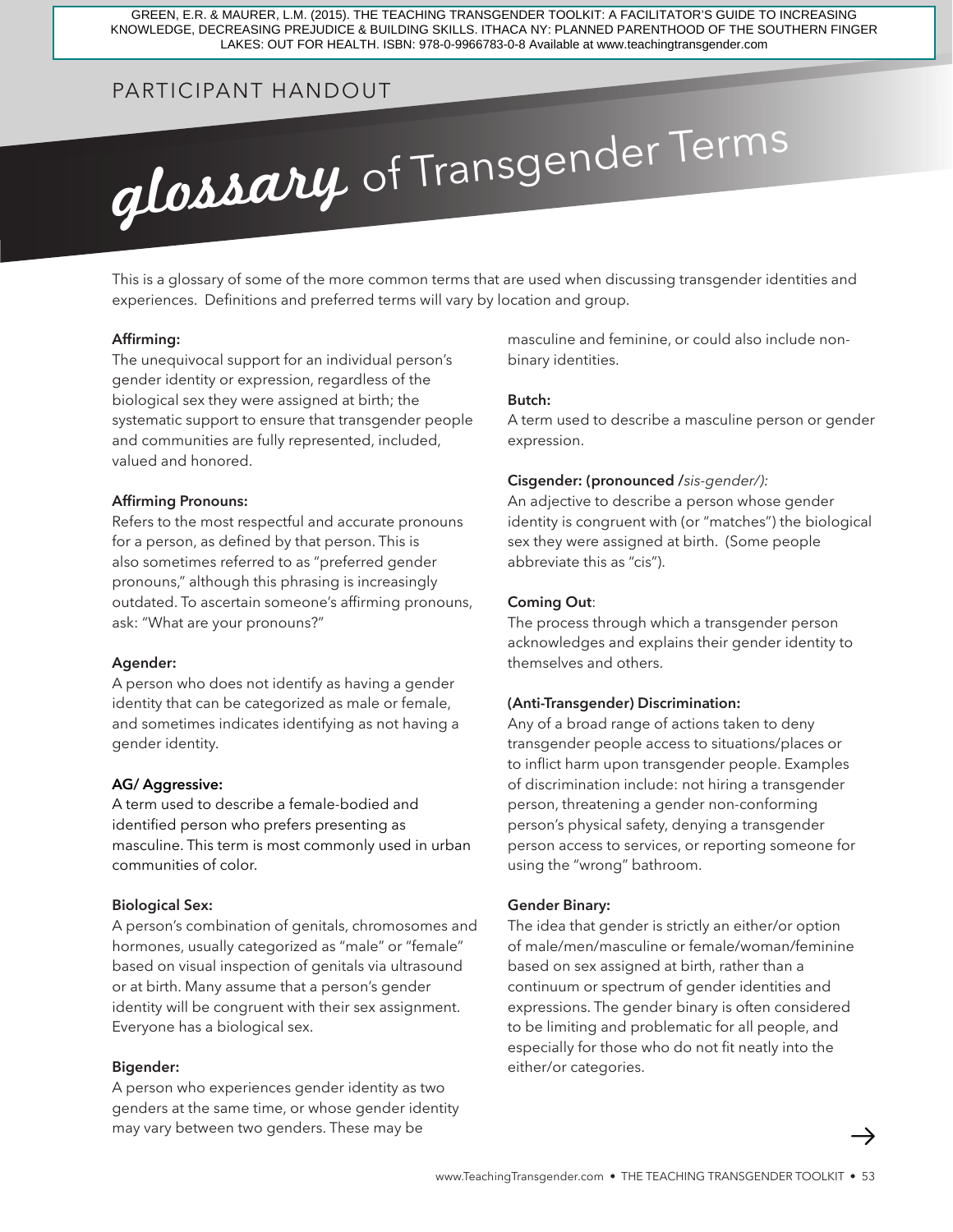#### **Femme:**

A term used to describe a feminine person or gender expression.

#### **Femme Queen:**

A term used to describe someone who is male bodied but identifes as and expresses feminine gender. Used primarily in urban communities, particularly in communities of color and ballroom communities.

#### **Gender Conforming**:

A person whose gender expression is perceived as being consistent with cultural norms expected for that gender. According to these norms, boys/men are or should be masculine, and girls/women are or should be feminine. Not all cisgender people are gender conforming and not all transgender people are gender non-conforming. (For example, a transgender woman may have a very feminine gender expression).

#### **Gender Dysphoria (GD):**

The formal diagnosis in the American Psychiatric Association's *Diagnostic and Statistical Manual, Fifth Edition (DSM 5),* used by psychologists and physicians to indicate that a person meets the diagnostic criteria to engage in *medical transition.* In other words, the medical diagnosis for being transgender. Formerly known as *Gender Identity Disorder (GID)*. The inclusion of Gender Dysphoria as a diagnosis in the DSM 5 is controversial in transgender communities because it implies that being transgender is a mental illness rather than a valid identity. On the other hand, since a formal diagnosis is generally required in order to receive or provide treatment in the US, it does provide access to medical care for some people who wouldn't ordinarily be eligible to receive it.

#### **Gender Expression:**

A person's outward gender presentation, usually comprised of personal style, clothing, hairstyle, makeup, jewelry, vocal infection and body language. Gender expression is typically categorized as masculine or feminine, less commonly as androgynous. All people express a gender. Gender expression can be congruent with a person's gender identity, but it can also be incongruent if a person does not feel safe or supported, or does not have the resources needed to engage in gender expression that authentically reflects their gender identity.

#### **Genderfuid:**

A person whose gender identity or expression shifts between masculine and feminine, or falls somewhere along this spectrum.

#### **Gender Identity:**

A person's deep-seated, internal sense of who they are as a gendered being-specifically, the gender with which they identify themselves. All people have a gender identity.

#### **Gender Marker:**

The marker (male or female) that appears on a person's identity documents (e.g., birth certificate, driver's license, passport, travel or work visas, green cards, etc.). The gender marker on a transgender person's identity documents will be their sex assigned at birth until they undergo a legal and logistical process to change it, where possible.

#### **Gender Neutral:**

A term that describes something (sometimes a space, such as a bathroom; or an item, such as a piece of clothing) that is not segregated by sex/gender.

#### **Gender Neutral Language:**

Language that does not assume or confer gender. For example "person" instead of " man" or " woman."

#### **Gender Non-Conforming:**

A person whose gender expression is perceived as being inconsistent with cultural norms expected for that gender. Specifically, boys/men are not masculine enough or are feminine, while girls/women are not feminine enough or are masculine. Not all transgender people are gender non-conforming, and not all gender non-conforming people identify as transgender. Cisgender people may also be gender non-conforming. Gender non-conformity is often inaccurately confused with sexual orientation.

#### **Genderqueer:**

A person whose gender identity is neither male nor female, is between or beyond genders, or is some combination of genders.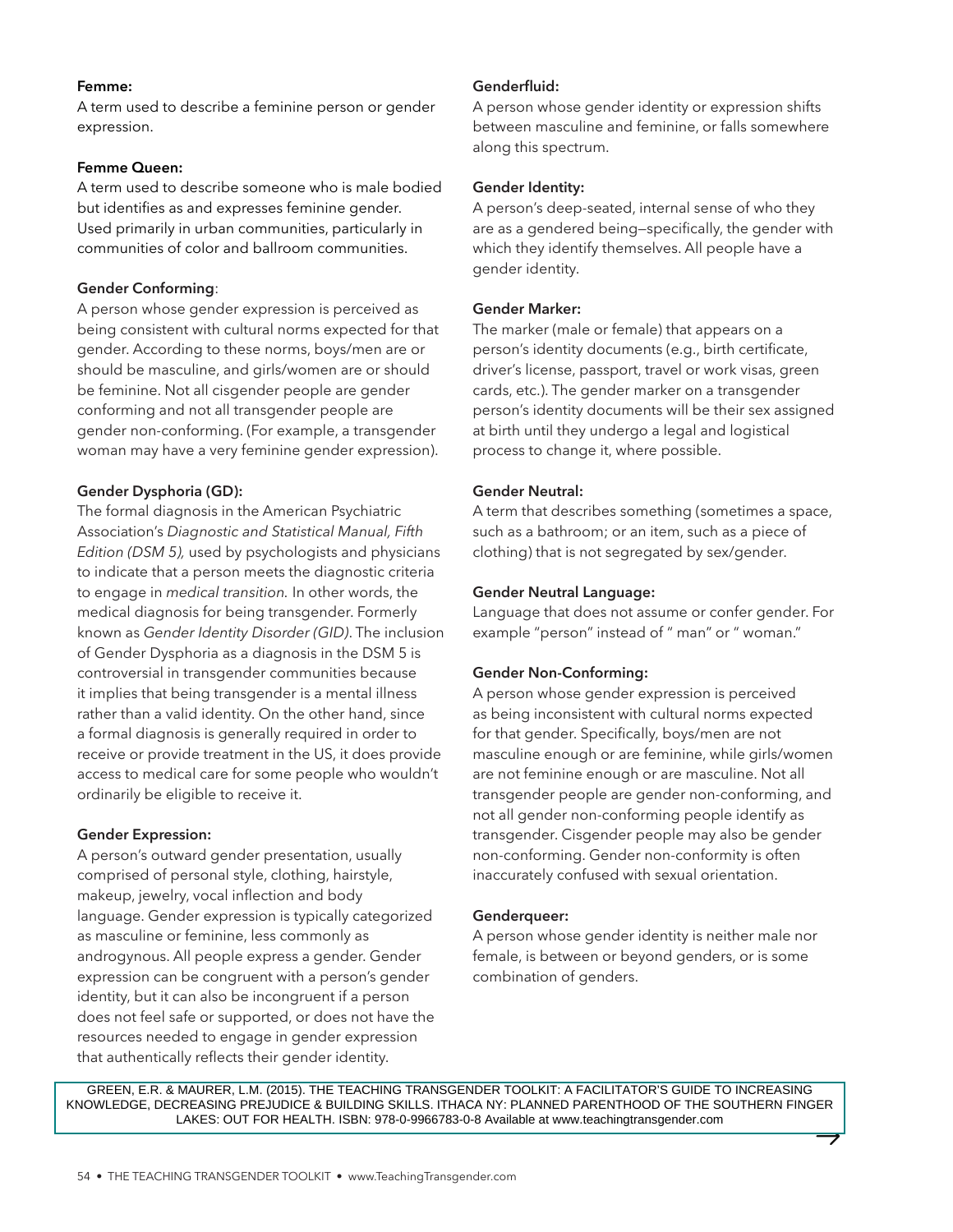#### **Intersex**:

An umbrella term that describes a person born with sex characteristics (e.g. genetic, genital, sexual/ reproductive or hormonal configurations) that do not fit typical binary notions of male or female bodies. The term describes a wide range of natural variations in human bodies. Intersex is frequently confused with transgender, but the two are completely distinct and generally unconnected. A more familiar term, hermaphrodite, is considered outdated and offensive.

#### **LGBTQ:**

An acronym commonly used to refer to Lesbian, Gay, Bisexual, Transgender, Queer and/or Questioning individuals and communities. LGBTQ is often erroneously used as a synonym for "nonheterosexual," which incorrectly implies that transgender is a *sexual orientation.*

#### **Medical Transition:**

A long-term series of medical interventions that utilizes hormonal treatments and/or surgical interventions to change a person's body to be more congruent with their gender identity. Medical transition is the approved medical treatment for *Gender Dysphoria.*

#### **Microaggressions:**

Small, individual acts of hostility or derision toward transgender or gender non-conforming people, which can sometimes be unintentional. Examples of microaggressions include: use of non-affirming name or pronouns, derogatory language, asking inappropriate or offensive questions, and exhibiting looks that reveal distaste or confusion.

#### **Non-Binary:**

A continuum or spectrum of gender identities and expressions, often based on the rejection of the gender binary's assumption that gender is strictly an either/or option of male/men/masculine or female/ woman/feminine based on sex assigned at birth. Words that people may use to express their nonbinary gender identity include "agender," "bigender," "genderqueer," "genderfluid," and "pangender."

#### **(Anti-Transgender) Prejudice:**

An individual's negative attitudes, beliefs, or reactions to transgender people. Examples of anti-transgender prejudice include: believing that transgender people are mentally disturbed, being uncomfortable sharing space with a transgender person, or thinking that transgender people should not be allowed to use public bathrooms.

#### **Pubertal Suppression:**

A low-risk medical process that "pauses" the hormonal changes that activate puberty in young adolescents. The result is a purposeful delay of the development of secondary sex characteristics (e.g. breast growth, testicular enlargement, facial hair, body fat redistribution, voice changes, etc.). Suppression allows more time to make decisions about hormonal interventions and can prevent the increased dysphoria that often accompanies puberty for transgender youth.

#### **Questioning:**

A person who is exploring or questioning their gender identity or expression. Some may later identify as *transgender* or *gender non-conforming*, while others may not. Can also refer to someone who is questioning or exploring their sexual orientation.

**Same-Gender Loving** A label sometimes used by members of the African-American/Black community to express an alternative sexual orientation without relying on terms and symbols of European descent. The term emerged in the early 1990's with the intention of offering Black women who love women and Black men who love men a voice, a way of identifying and being that resonated with the uniqueness of Black culture. (Sometimes abbreviated "SGL.")

#### **Sex Assigned at Birth:**

The determination of a person's sex based on the visual appearance of the genitals at birth. The sex someone is labeled at birth.

#### **Pangender:**

A person who identifies as all genders.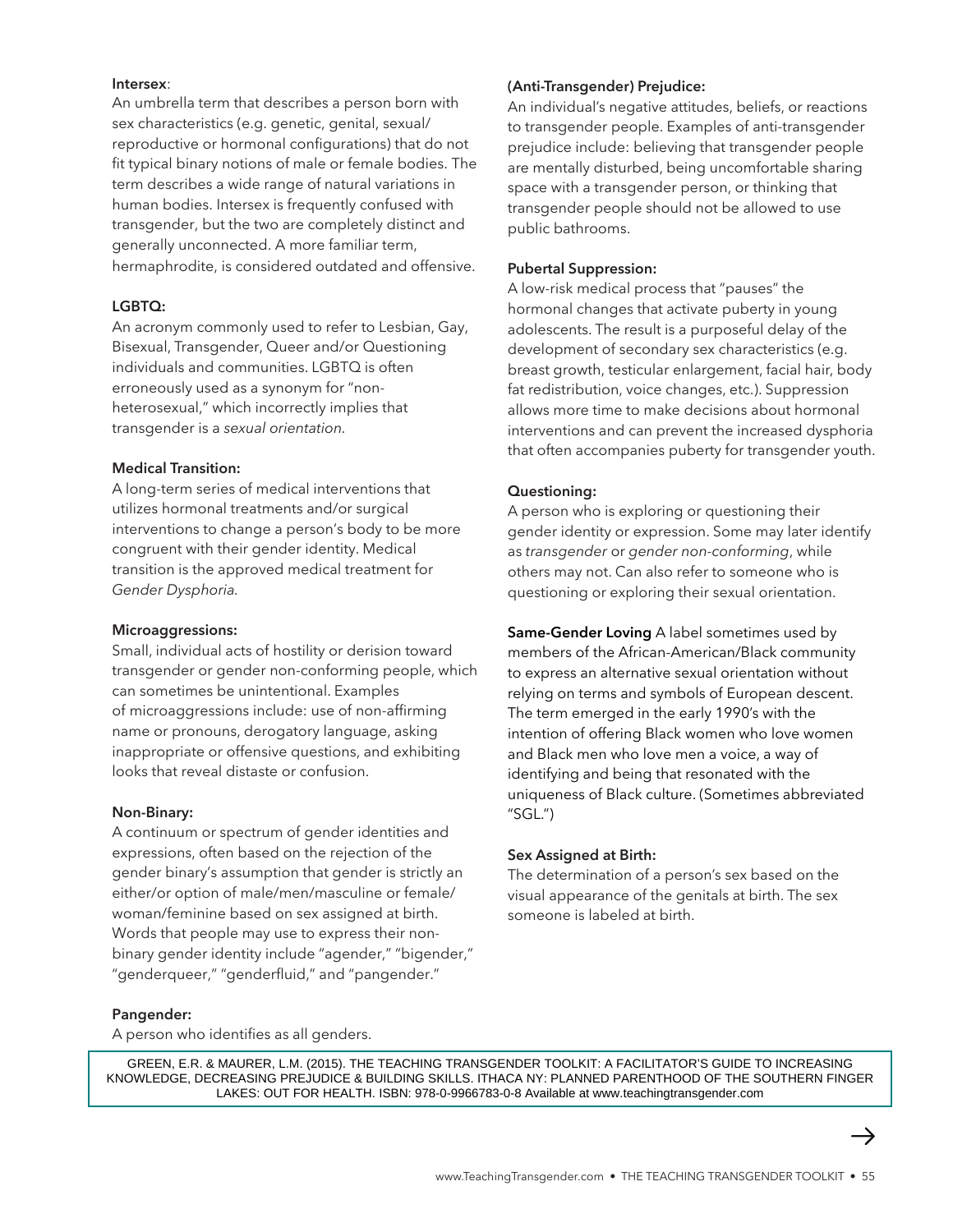#### **Sexual Orientation:**

A person's feelings of attraction (emotional, psychological, physical, and/or sexual) towards other people. A person may be attracted to people of the same sex, to those of the opposite sex, to those of both sexes, or without reference to sex or gender. And some people do not experience primary sexual attraction, and may identify as asexual. Sexual orientation is about attraction to other people (external), while *gender identity* is a deep-seated sense of *self* (internal). All people have a sexual orientation that is separate from their biological sex, gender identity and gender expression.

#### **Social Transition:**

A transgender person's process of a creating a life that is congruent with their gender identity, which often includes asking others to use a name, pronoun, or gender that is more congruent with their gender identity. It may also involve a person changing their gender expression to match their gender identity.

#### **Trans:**

This is sometimes used as an abbreviation for "transgender."

#### **Transgender:**

An adjective used to describe a person whose gender identity is incongruent with (or does not "match") the biological sex they were assigned at birth. "Transgender" serves an umbrella term to refer to the

full range and diversity of identities within transgender communities because it is currently the most widely used and recognized term.

#### **(Transgender) Ally:**

A cisgender person who supports, affrms, is in solidarity with, or advocates for transgender people.

#### **Transgender men and boys:**

People who identify as male, but were assigned female at birth. Also sometimes referred to as transmen.

#### **Transgender women and girls:**

People who identify as female, but were assigned male at birth. Also sometimes referred to as trans women.

#### **Transexual/Transsexual:**

This is an older term that has been used to refer to a transgender person who has had hormonal or surgical interventions to change their bodies to be more aligned with their gender identity than the sex that they were assigned at birth. While still used as an identity label by some, "transgender" has generally become the preferred term.

#### **Two Spirit:**

A term used by Native and Indigenous Peoples to indicate that they embody both a masculine and a feminine spirit. Is sometimes also used to describe Native Peoples of diverse sexual orientations, and has nuanced meanings in various indigenous sub-cultures.